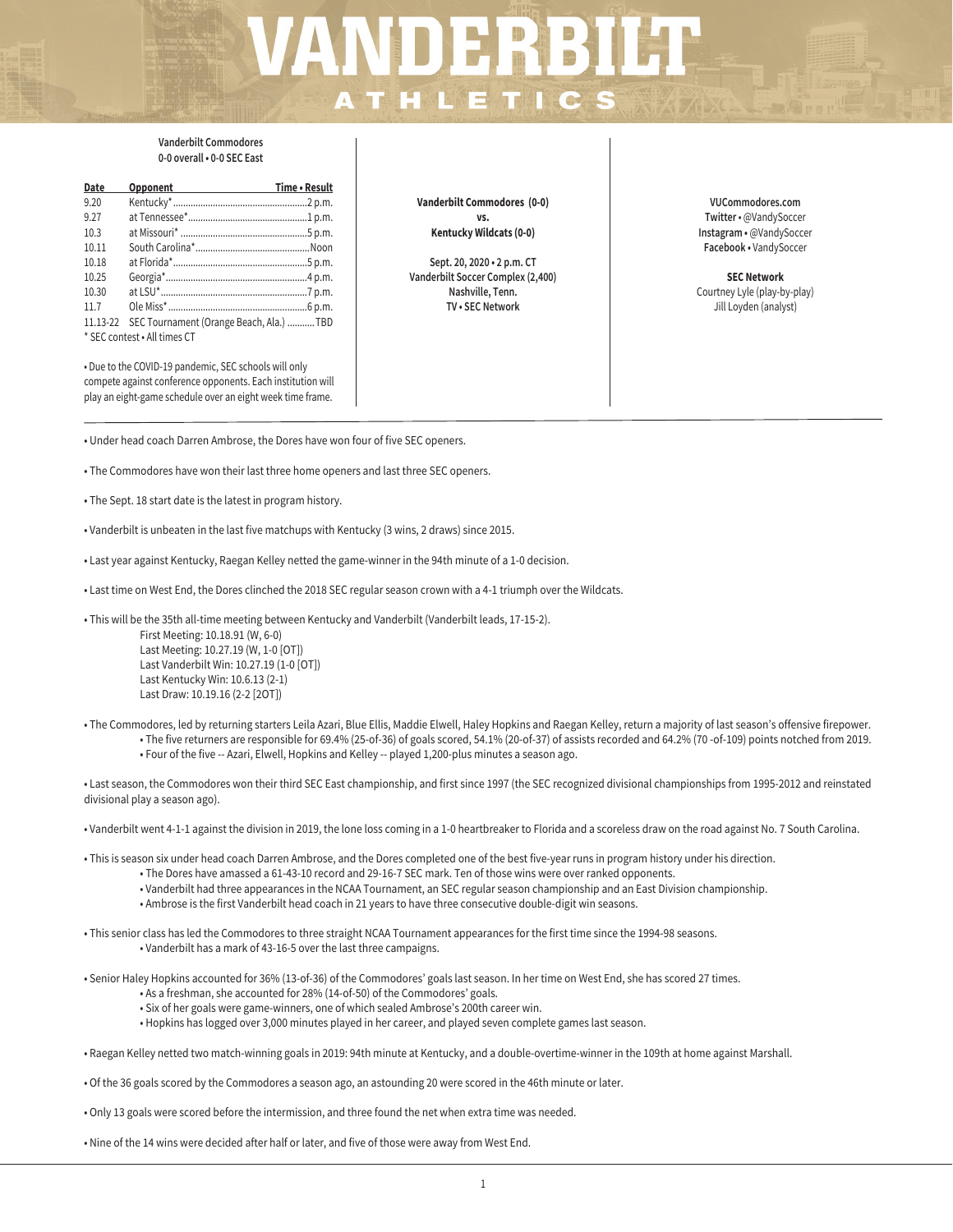

• A season ago, eight midfielders accounted for half of Vanderbilt's goals (18-of-36). Each of these midfielders -- Madi Allen, Leila Azari, Mairin Boyle, Peyton Cutshall, Blue Ellis, Maddie Elwell, Raegan Kelley and Alex Kerr -- returned for the 2019 season.

• Vanderbilt welcomes seven freshmen to West End: Abi Brighton, Tina Bruni, Kate Devine, Sophia Gorski, Amber Nguyen, Maya Swinton and Alex Wagner.

• The Commodores have won 34 matches at the Vanderbilt Soccer Complex over the past five seasons, including 17 straight from 2017-18.

- The 10-0-1 home mark in 2018 was the best home record since 1990's unblemished 9-0 record.
- The Commodores have beat five ranked foes over the past five years at home.
- Both of 2019's home setbacks were by one-goal margins (1-0 and 2-1 [OT]).

• In the past five seasons, Vanderbilt has notched 39 shutouts, 21 from 2018-19.

- The 39 shutouts were the highest in a five-year stretch since 45 from 2005-09.
- Vanderbilt recorded 11 shutouts in 2019.
	- The 11 clean sheets were the most in a single season since 2005 (15).
- Four Dores -- Maddie Elwell, Haley Hopkins, Raegan Kelley and Ella Shamburger -- played in and started every match in 2019.
	- Hopkins and Shamburger each have started in 41 straight, dating to 2018.
	- Shamburger played the entire match 17 times last season.
- Of the 36 goals scored last season, there were 37 total assists.
	- Maddie Elwell's 10 assists in 2019 tied for second in the SEC, only three shy of the conference's leader.
- The 2020 team consists of student-athletes from nearly all corners of North America, spanning 12 states and two Canadian provinces.
- Vanderbilt is one of seven SEC schools to make it to the NCAA Tournament at least three times in the past five years.
- In all, the Dores have defeated 16 ranked opponents, 10 of those coming in the past five years. • Two wins have been against SEC opposition (No. 8 South Carolina in 2015 and No. 9 Tennessee in 2018).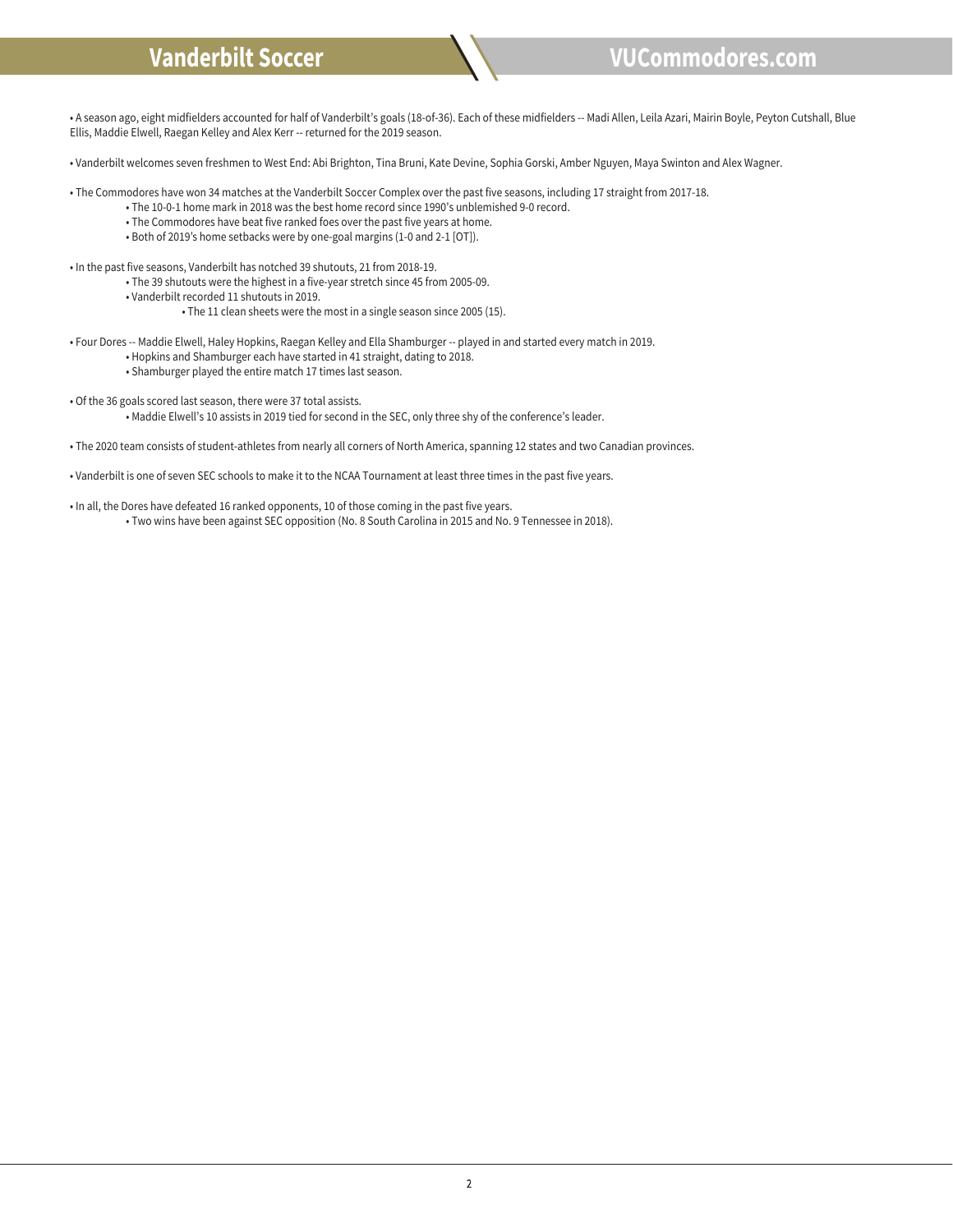

| No.            | <b>Student-Athlete</b> | <b>Position</b>    | Class     | Hometown                     | <b>High School</b>                   |
|----------------|------------------------|--------------------|-----------|------------------------------|--------------------------------------|
| 00             | Kate Devine            | Goalkeeper         | Freshman  | Brentwood, Tenn.             | Brentwood                            |
| 1              | Sophie Guilmette       | Goalkeeper         | Sophomore | Montreal, Quebec             | Canada                               |
| 2              | Peyton Cutshall        | Midfielder/Forward | Junior    | Humble, Texas                | Atascocita                           |
| 3              | Madiya Harriott        | Defender           | Senior    | Davie, Fla.                  | American Heritage                    |
| $\overline{4}$ | Raegan Kelley          | Midfielder         | Junior    | Atlanta, Ga.                 | Westminster                          |
| 5              | Myra Konte             | Defender           | Senior    | Woodbridge, Va.              | Osbourn Park                         |
| 6              | Leila Azari            | Midfielder/Forward | Senior    | Jacksonville, Fla.           | The Bolles School                    |
|                | <b>Haley Hopkins</b>   | Forward            | Senior    | Newport Beach, Calif.        | Mater Dei                            |
| 8              | Olivia Simmons         | Forward            | Senior    | Rockledge, Fla.              | Rockledge                            |
| 9              | Alex Kerr              | Midfielder/Forward | Sophomore | Chapel Hill, N.C.            | Chapel Hill                          |
| 10             | Kimya Raietparvar      | Midfielder         | Sophomore | Denton, Texas                | Denton                               |
| 11             | <b>Blue Ellis</b>      | Midfielder         | Senior    | Collierville, Tenn.          | Houston                              |
| 12             | <b>Blair McDonald</b>  | Defender           | Junior    | Los Angeles, Calif.          | Chadwick                             |
| 13             | Ashtyn Fink            | Forward            | Sophomore | Las Vegas, Nev.              | <b>Bishop Gorman</b>                 |
| 14             | Mairin Boyle           | Midfielder         | Junior    | Burlington, Ontario          | Dr. Frank J. Hayden Secondary School |
| 15             | Maddie Elwell          | Midfielder/Forward | Senior    | Ambler, Pa.                  | Wissahickon                          |
| 16             | Kayla Eason            | Defender           | Senior    | Henderson, Nev.              | Coronado                             |
| 17             | Madi Allen             | Midfielder         | Junior    | Oviedo, Fla.                 | Oviedo                               |
| 18             | Tina Bruni             | Forward            | Freshman  | Palos Verdes Estates, Calif. | Chadwick                             |
| 19             | Hannah Morgan          | Defender           | Junior    | Berwyn, Pa.                  | Conestoga                            |
| 20             | Rebecca Rossett        | Forward            | Senior    | Woodbury, N.J.               | Woodbury                             |
| 21             | Sophia Gorski          | Forward            | Freshman  | Hinckley, Ohio               | Walsh Jesuit                         |
| 22             | Ella Shamburger        | Defender           | Junior    | Atlanta, Ga.                 | Westminster                          |
| 23             | Maya Antoine           | Defender           | Sophomore | Vaughan, Ontario             | Vaughan                              |
| 24             | Amber Nguyen           | Midfielder         | Freshman  | Snellville, Ga.              | Shiloh                               |
| 27             | Alex Wagner            | Defender           | Freshman  | Atlanta, Ga.                 | The Westminster Schools              |
| 30             | Mya Swinton            | Midfielder         | Freshman  | Gulf Breeze, Fla.            | <b>Gulf Breeze</b>                   |
| 31             | Karissa King           | Midfielder/Forward | Junior    | Ventura, Calif.              | Whispering Oaks Christian            |
| 32             | Sarah Fuller           | Goalkeeper         | Senior    | Wylie, Texas                 | Wylie                                |
| 33             | Abi Brighton           | Midfielder         | Freshman  | Hilton Head Island, S.C.     | Heritage                             |

Maya Antoine • ann-twahn

Leila Azari • lay-luh

l

- Mairin Boyle mare-inn
- Tina Bruni brew-knee
- Sophie Guilmette geel-met
- Madiya Harriott mad-ee-uh
- Raegan Kelly ray-gun
- Kimya Raetparvar kim-yuh right-par-var
- Amber Nguyen win

Head Coach • Darren Ambrose (USC-Spartanburg) • 6th season Associate Head Coach • Ken Masuhr (Richard Stockton) • 6th season Assistant Coach • Kelly Keelan (George Mason) • 6th season Director of Operations • Laura Lamberth (Middle Tennessee) • 3rd season

## *The Ambrose File*

l

֦

Overall • 209-104-43 (22nd season) Penn • 148-71-35, 54-34-17 Ivy League (15 seasons) Vanderbilt • 61-33-10, 29-16-7 SEC (6th season)

14-5-2 (6-3-1) [SEC East Division champion]

16-4-1 (8-1-1) [SEC regular season champion]

- 13-7-2 (6-3-1)
- 9-9-1 (5-5-1)
- 9-8-4 (4-4-3)

• First Vanderbilt coach in over two decades to have three consecutive double-digit win seasons

- Three consecutive trips to the NCAA Tournament for the first time since Vanderbilt's 1994-98 seasons
- 17-game winning streak at home, which spanned the 2017 and 2018 seasons

• 13-game winning streak in 2018

• 16-game unbeaten streak in 2018

• Seven-game winning streak in 2019

• 10 wins over ranked opponents, which is the most in program history

• Two wins over top-10 ranked teams